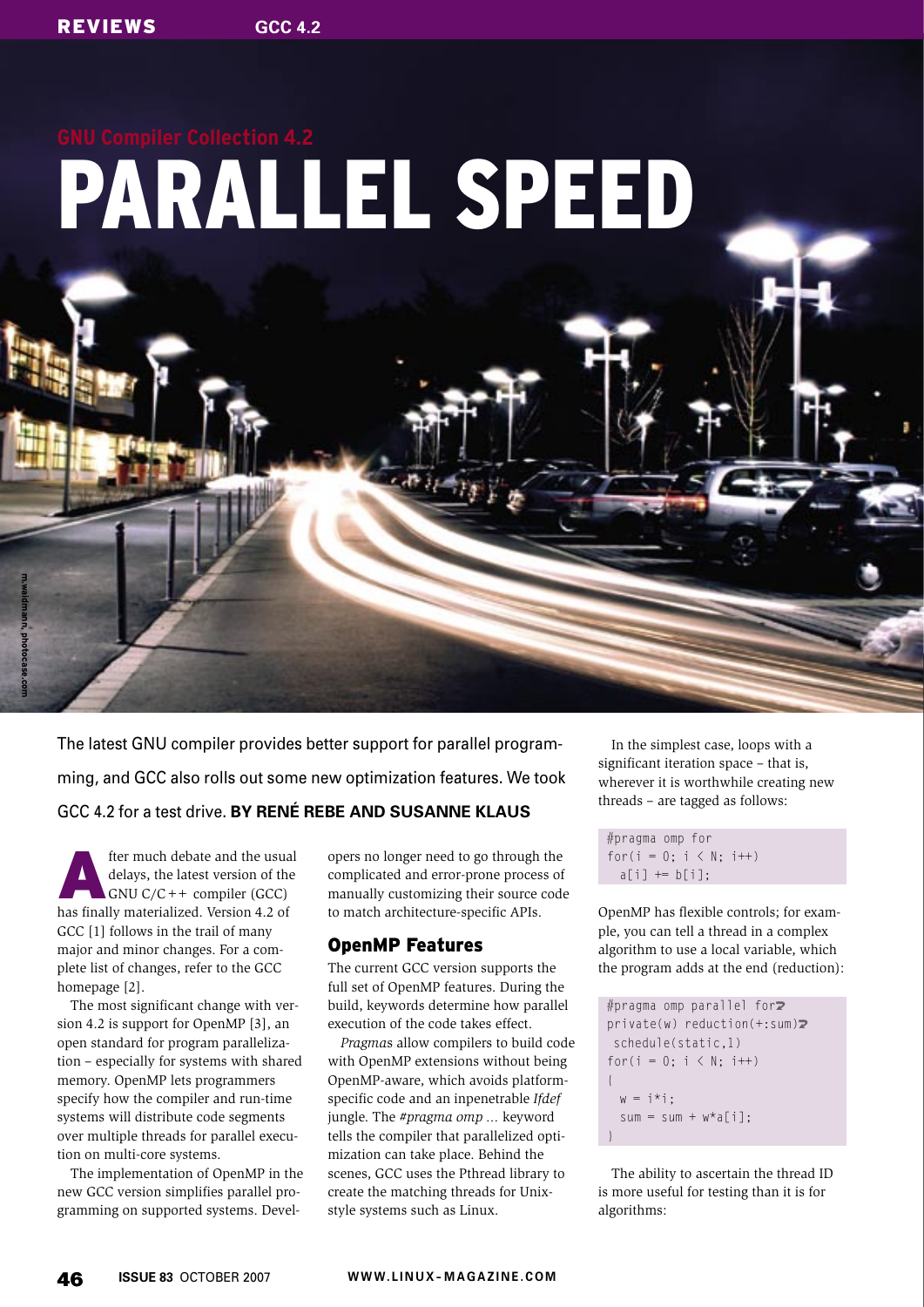|                     | Bzip2                            | Gnupg                             | Gzip          | Lame                                  | <b>OpenSSL</b>     | Tramp3d        |
|---------------------|----------------------------------|-----------------------------------|---------------|---------------------------------------|--------------------|----------------|
| $3.4.0 - 00$        | $\equiv$ 1.73                    | 16.20                             | $\sim$ 0.92   | 14.12                                 | $- 63.76$          | 17.76          |
| $4.0.0 - 00$        | $\equiv$ 1.73                    | 15.30                             | $- 0.91$      | 13.88                                 | 59.34              | 15.54          |
| $4.1.0 - 00$        | 1.69                             | 15.14                             | $- 0.93$      | 13.66                                 | 59.03              | 16.21          |
| $4.2.0 - 00$        | 1.70                             | 14.76                             | $- 0.84$      | 13.81                                 | 58.65              | 15.16          |
| $3.4.0 - 01$        | 2.06                             | 20.96                             | 1.29          | 17.36                                 | 73.69              | 33.99          |
| $4.0.0 - 01$        | $\sim$ 2.45                      | 22.04                             | $\frac{1}{2}$ | 18.21                                 | $\overline{14.22}$ | 64.11          |
| $4.1.0 - 01$        | 2.80                             | 22.34                             | $\sim$ 1.58   | 19.43                                 | 76.53              | 51.70          |
| $4.2.0 - 01$        | $\frac{1}{2}$ 3.16               | 25.12                             | $\sim$ 1.77   | $= 20.18$<br>$\overline{\phantom{a}}$ | 79.92              | 45.10          |
| $3.4.0 - 0s$        | $\frac{1}{3.10}$                 | 25.98                             | 1.50          | $= 20.40$<br><b>Contract</b>          | 82.20              | 45.18          |
| $4.0.0 - 0s$        | $\sim$ 2.67                      | 25.02                             | $\frac{1}{2}$ | 19.32                                 | 79.69              | 24.53          |
| $4.1.0 - 0s$        | 2.92                             | 26.07                             | 1.80          | 20.54                                 | 82.84              | 26.85          |
| $4.2.0 - 0s$        | $\overline{\phantom{1}}$ 3.32    | 28.80                             | $\sim$ 1.93   | $= 20.93$<br>-                        | 86.65              | $- 30.41$      |
| $3.4.0 - 02$        | 3.38                             | 27.20                             | $\sim$ 1.71   | 20.77                                 | $-87.22$           | 47.95          |
| $4.0.0 - 02$        | 3.49                             | 26.84                             | 1.90          | 22.48                                 | $-85.97$           | 79.83          |
| $4.1.0 - 02$        | 3.77                             | 27.96                             | 2.05          | 23.34                                 | $-88.19$           | 64.67          |
| $4.2.0 - 02$        | 4.46                             | 31.41                             | 2.15          | 24.89                                 | 94.54              | 58.52          |
| 4.1.0 - 02 - loops  | 4.38                             | 31.66                             | 2.69          | 29.29                                 | $-93.19$           | 68.42          |
| 4.2.0 - 02 - loops  | 5.15                             | 34.92                             | $\sim$ 2.79   | 30.57                                 | 100.17             | 65.09          |
| 4.1.0 - 02 - tracer | 3.81                             | 28.63                             | 1.94          | 23.84                                 | $-88.44$           | $= 65.91$      |
| 4.2.0 - 02 - tracer | 4.48                             | 31.85                             | $-2.22$       | 25.08                                 | 95.54              | $-61.23$       |
| 4.1.0 - 02 - vect   | $-3.94$                          | 28.63                             | $= 2.10$      | 24.12                                 | $-89.05$           | 64.14          |
| 4.2.0 - 02 - vect   | 4.58                             | 32.02                             | 2.26          | 25.48                                 | 95.31              | 58.95          |
| $4.10 - 02 - x$     | 5.10                             | 37.35                             | 2.92          | 32.91                                 | 97.23              | 72.26          |
| $4.2.0 - 02 - x$    | 6.07                             | 40.94                             | 3.28          | 34.05                                 |                    | $104.21$ 65.00 |
| $3.4.0 - 03$        | 3.98                             | 29.80                             | 1.96          | 22.36                                 | 91.03              | 49.71          |
| $4.0.0 - 03$        | $-3.92$                          | 28.64<br>-                        | 2.15          | $-23.80$<br>__                        | $-87.60$           | 87.50          |
| $4.1.0 - 03$        | 4.21                             | 30.45                             | 2.35          | 26.86                                 | 92.29              | $-71.94$       |
| $4.2.0 - 03$        | 5.14                             | 34.76<br><b>Contract Contract</b> | 2.63          | 28.29                                 | 98.69              | 61.40          |
| 4.1.0 -03 -loops    | 4.82                             | 34.32                             | $-3.00$       | 31.24                                 | 97.54              | $-73.01$       |
| 4.2.0 -03 -loops    | 5.70                             | 38.56                             | $-3.21$       | $-33.43$                              | 105.38             | $-64.34$       |
| 4.1.0 - 03 - tracer | 4.39                             | 30.73                             | 2.43          | 27.59                                 | 91.71              | $-70.75$       |
| 4.2.0 - 03 - tracer | 5.21                             | 34.81                             | 2.67          | 28.57                                 | 99.22              | $-63.09$       |
| 4.1.0 - 03 - vect   | 4.47                             | 31.79                             | $-2.42$       | 27.55                                 | $-92.11$           | $-69.21$       |
| 4.2.0 -03 -vect     | $= 5.35$                         | 35.73                             | $-2.71$       | 29.07                                 | 99.16              | 61.23          |
|                     | (in seconds - smaller is better) |                                   | ×.            | ×.                                    | ×.                 | ×.             |

**Figure 1: Benchmark results for build times of programs in the test.**

#pragma omp parallel private(id) int id = omp\_get\_thread\_num(); printf §§ ("This is thread %d\n", id);

With the x86 processor family continuing to grow, the x86 back-end now has two new architecture options. The *native* architecture directive tells GCC to

**Advertisement**

apply best-possible optimization for the existing process at build time, based on *cpuid* instructions, while *generic* creates programs that will run equally well on AMD, Intel, or Via CPUs.

# Bits and Bobs

A new warning, which can be enabled using the *-Waddress* option, and which is contained in *-Wall*, points out typical programming errors occurring in comparisons between function pointers and string literal addresses. The *-Wextra* option issues a warning in the case of an *if* expression followed by a semicolon to avoid typos like this one:

| if $(a)$ : |  |
|------------|--|
| return 1:  |  |
| return 0:  |  |

The new compiler promises to reduce program launch time and, more specifically, the time the dynamic linker needs to resolve symbols, which is an issue that developers have been unhappy with for some time, especially in the case of